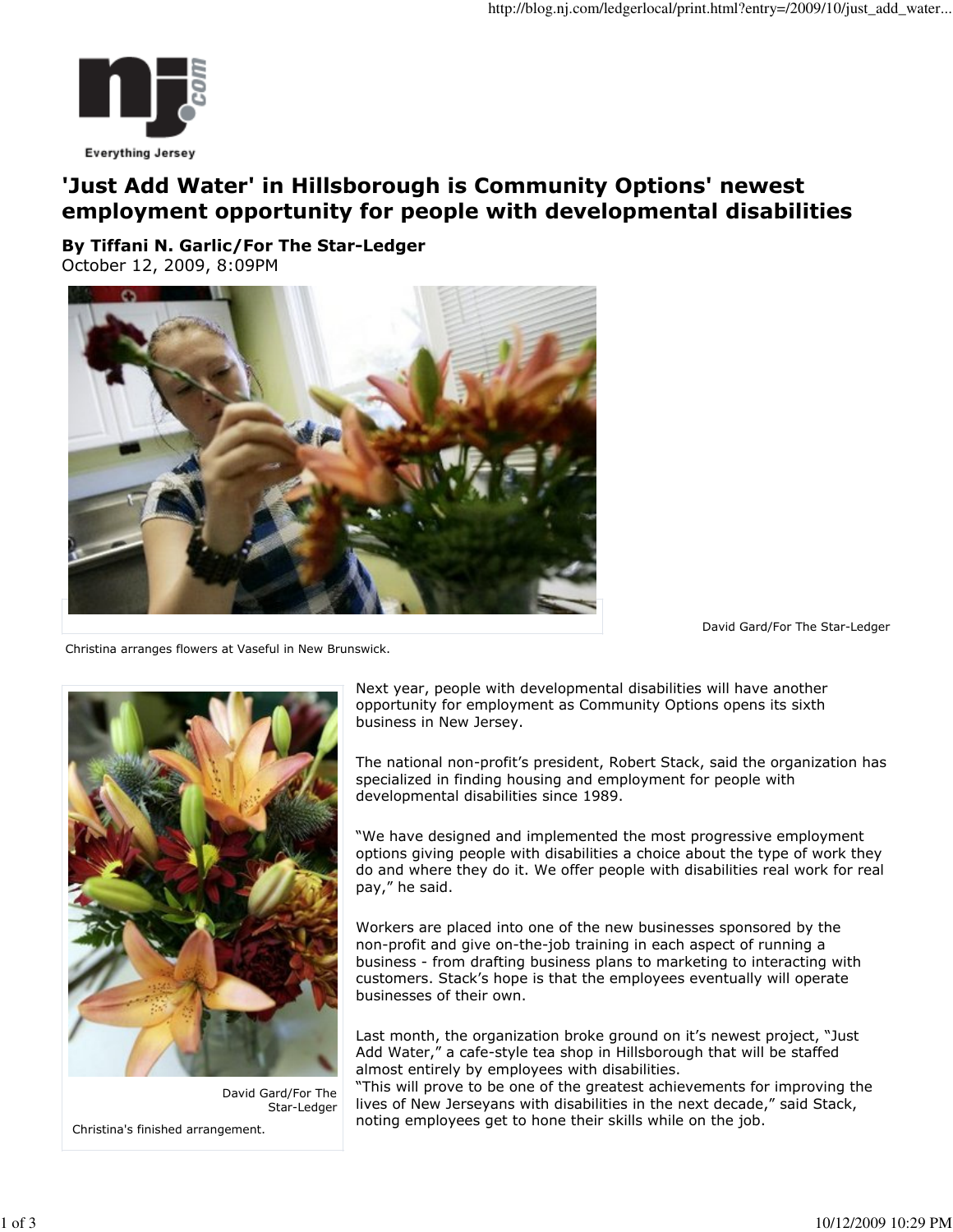

Tiffani Garlic/For The Star-Ledger

Robert Stack, president of Community Options, swings a sledgehammer at what will become Just Add Water in HIllsborough Department of Labor Commissioner David Socolow sees the businesses as a way for workers with disabilities to increase their participation in the work force.

Potential employees are referred to Community Options through the Department of Labor's Vocational Rehabilitation Program. So far, the organization has employed 429 New Jerseyans.

"This is one of the most creative things we can do to ensure that people with disabilities have jobs," Socolow said.

The Hillsborough location for Just Add Water is a one-story building on Camplain Road. Scheduled to open in January, renovation plans call for the building the house a café, a full commercial kitchen, a conference center and 10 meeting rooms.

Just Add Water will join six other businesses sponsored by Community Options. They include a Flanders gift shop called Presents of Mind, a New Brunswick flower and gift shop called Vaseful, and a copy center called The Daily Plan It with locations in Princeton, Morristown, Moorestown and Dallas.

Tara Loversidge, regional director of Community Options, manages Vaseful and said the shop gives employees a better sense of interaction.

"The type of environment that we want to create is safe, but not to the point where it's confining or restrictive," she said. "We want to help them reach their fullest potential and see them blossom into more independent people."

Loversidge said one of the store's success stories is 27-year-old Christina.

Christina, who requested her last name not be used, started working in the shop in 2004. She has worked her way up from maintenance duties to flower arranging and making deliveries. The North Brunswick resident said the job gives her confidence and helps her stay active in the community.

"I like it because everyone's nice and it's a little challenging at times," she said. "It makes me feel like a usual person, like anyone else."

Christina even gave Loversidge a few pointers on flower arranging.

When she leaves Vaseful, Christina hopes to become a special education teacher.